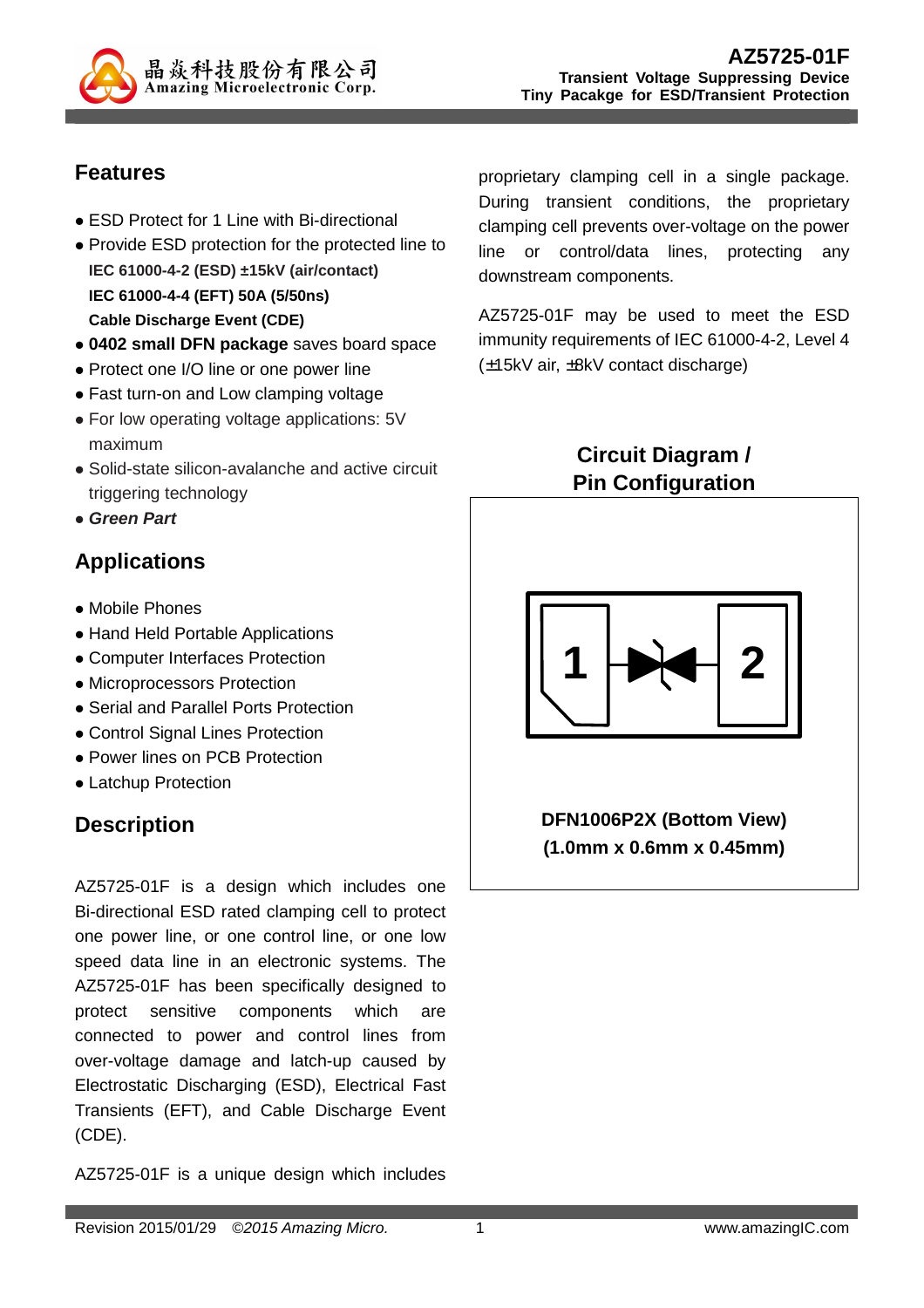

### **SPECIFICATIONS**

| <b>ABSOLUTE MAXIMUM RATINGS</b>   |                             |                 |                      |
|-----------------------------------|-----------------------------|-----------------|----------------------|
| <b>PARAMETER</b>                  | <b>SYMBOL</b>               | <b>RATING</b>   | <b>UNITS</b>         |
| <b>Operating Supply Voltage</b>   | $V_{DC}$                    | ±5.5            |                      |
| ESD per IEC 61000-4-2 (Air)       | $\mathsf{V}_{\mathsf{ESD}}$ | ±15             | kV                   |
| ESD per IEC 61000-4-2 (Contact)   |                             | ±15             |                      |
| <b>Lead Soldering Temperature</b> | $\mathsf{T}_{\mathsf{SOL}}$ | 260 (10 sec.)   | $\mathrm{C}^{\circ}$ |
| <b>Operating Temperature</b>      | $\mathsf{T}_{\textsf{OP}}$  | $-55$ to $+85$  | $\mathrm{C}$         |
| Storage Temperature               | $\mathsf{T}_{\text{STO}}$   | $-55$ to $+150$ | $\mathrm{C}$         |

| <b>ELECTRICAL CHARACTERISTICS</b> |                        |                                               |             |            |            |              |
|-----------------------------------|------------------------|-----------------------------------------------|-------------|------------|------------|--------------|
| <b>PARAMETER</b>                  | <b>SYMBOL</b>          | <b>CONDITIONS</b>                             | <b>MINI</b> | <b>TYP</b> | <b>MAX</b> | <b>UNITS</b> |
| Stand-Off Voltage                 | <b>V<sub>RWM</sub></b> | $T=25^{\circ}C$ .                             | -5          |            | 5          | $\vee$       |
| Leakage Current                   | $l_{\text{Leak}}$      | $V_{RWM} = \pm 5V$ , T=25 °C.                 |             |            | 1          | μA           |
| <b>Breakdown</b><br>Voltage       | $V_{BV}$               | $I_{BV}$ = 1 mA, T=25 °C.                     | 5.8         |            | 9.0        | $\vee$       |
| <b>ESD Clamping</b><br>Voltage    | $V_{ESD\_CL}$          | IEC 61000-4-2 +6kV, T=25 °C, Contact<br>mode. |             | 10         |            | $\vee$       |
| Channel Input<br>Capacitance      | $C_{\text{IN}}$        | $V_R = 0V$ , f = 1MHz, T=25 °C.               |             | 8          | 10         | pF           |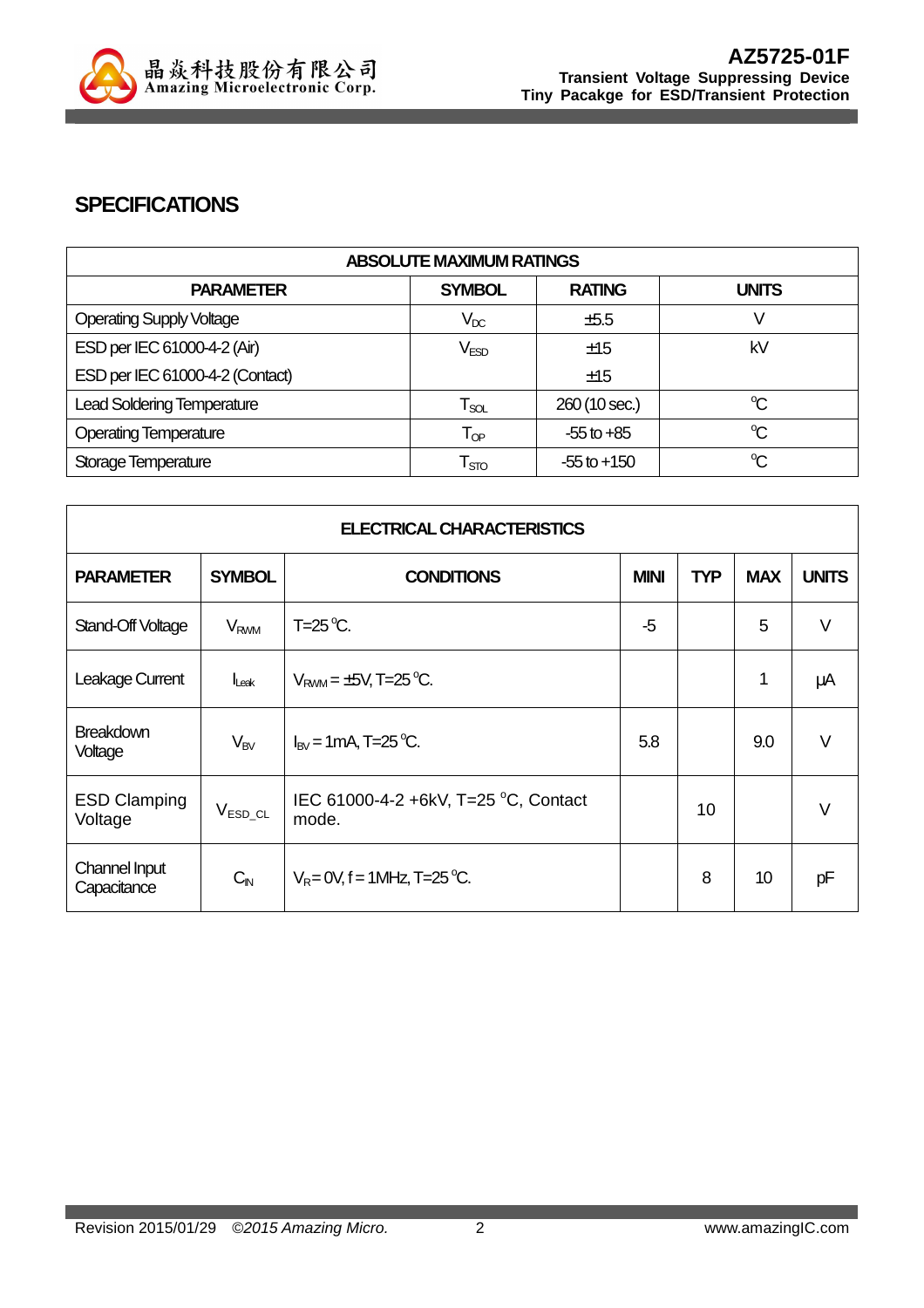

# **Typical Characteristics**

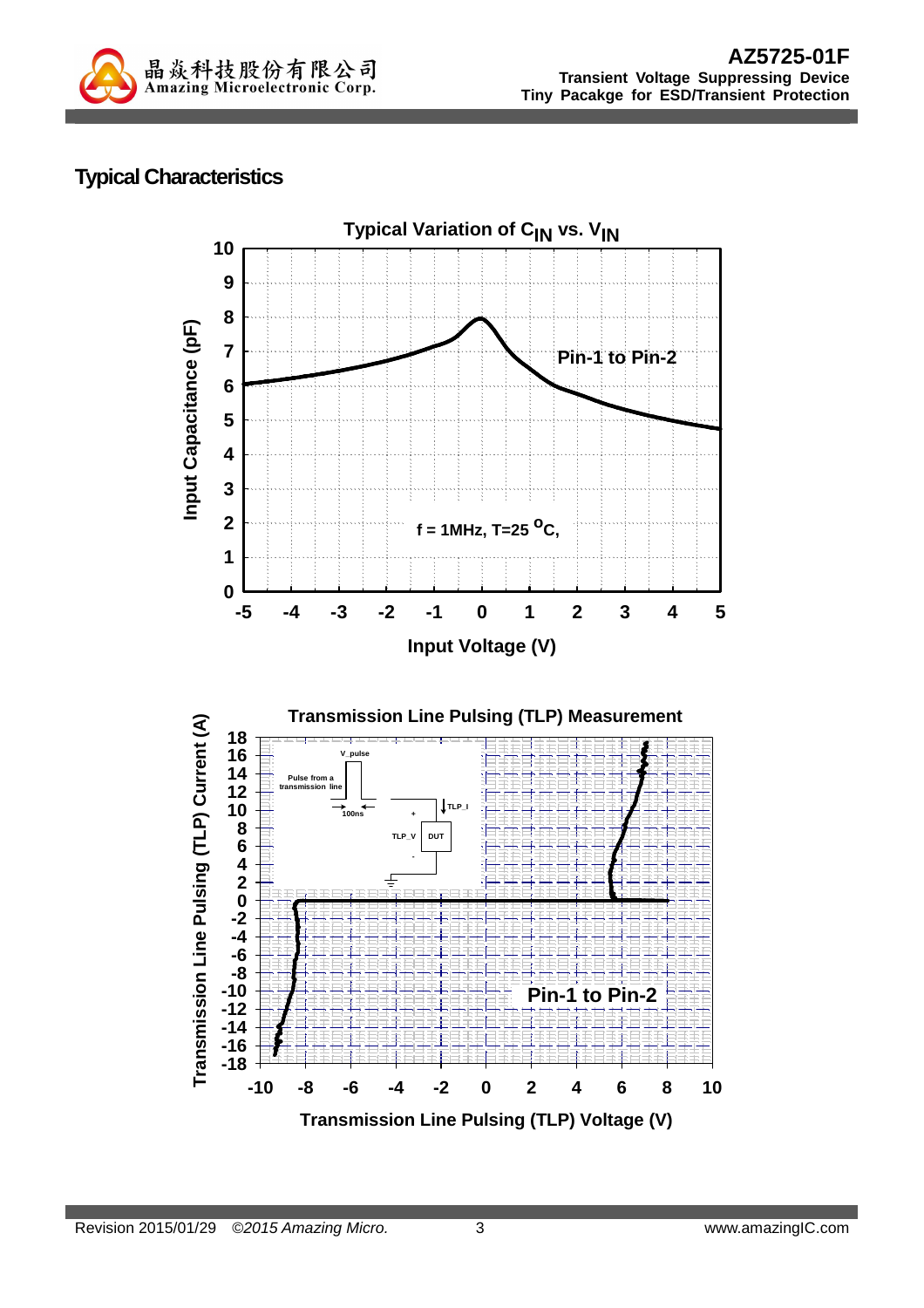

## **Applications Information**

The AZ5725-01F is designed to protect one line against System ESD/EFT/Cable-Discharge pulses by clamping it to an acceptable reference. It provides bi-directional protection.

The usage of the AZ5725-01F is shown in Fig. 1. Protected line, such as data line, control line, or power line, is connected at pin 1. The pin 2 is connected to a ground plane on the board. Since AZ5725-01F is b-directional, these connections can be reversed (protected line to pin 2, ground to pin 1). In order to minimize parasitic inductance in the board traces, all path lengths connected to the pins of AZ5725-01F should be kept as short as possible.

In order to obtain enough suppression of ESD induced transient, good circuit board is critical. Thus, the following guidelines are recommended:

- Minimize the path length between the protected lines and the AZ5725-01F.
- Place the AZ5725-01F near the input terminals or connectors to restrict transient coupling.
- The ESD current return path to ground should be kept as short as possible.
- Use ground planes whenever possible.
- NEVER route critical signals near board edges and near the lines which the ESD transient easily injects to.



**Fig. 1**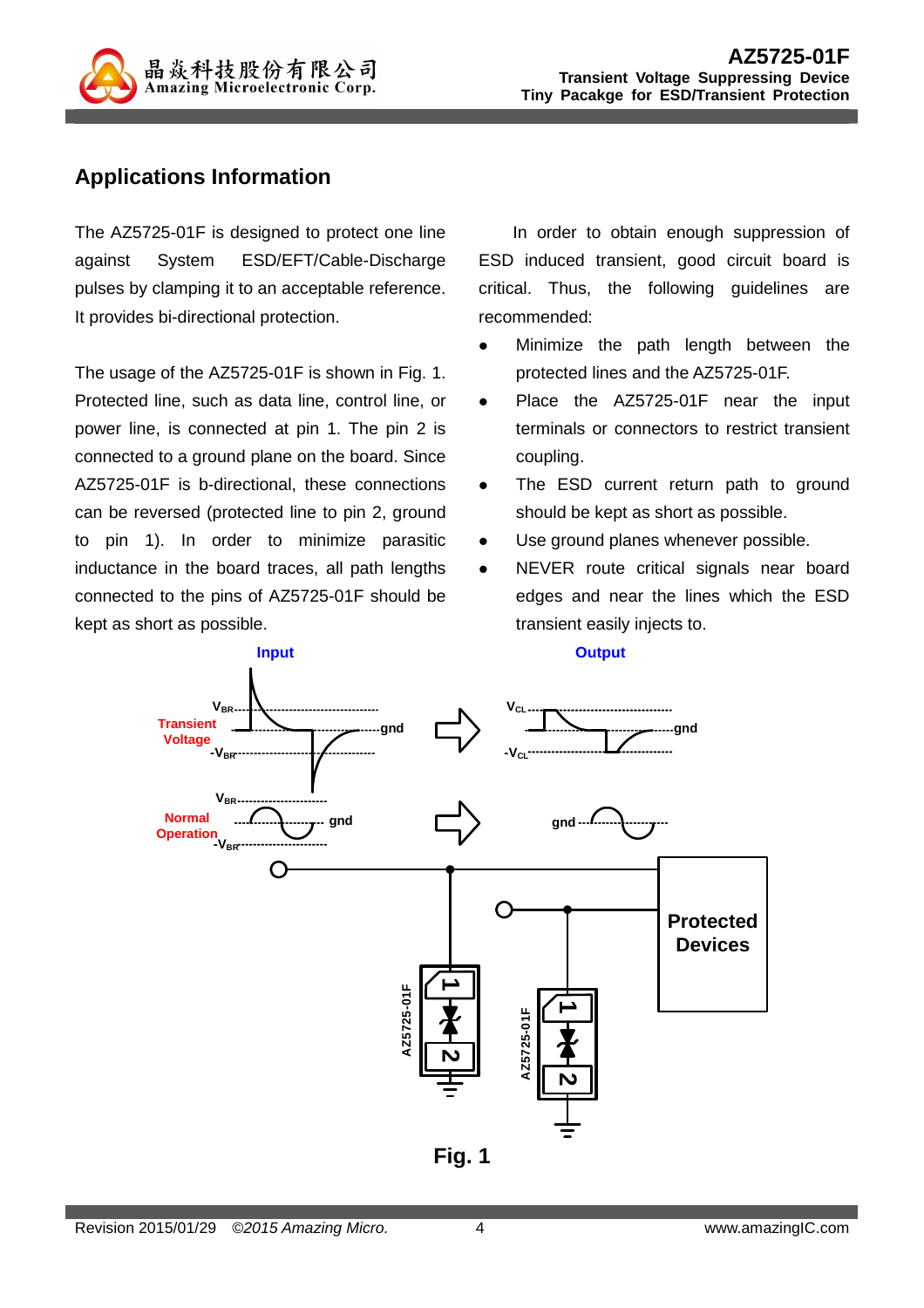

Fig. 2 shows another simplified example of using AZ5725-01F to protect the control line, low speed

data line, and power line from ESD transient stress.



**Fig. 2**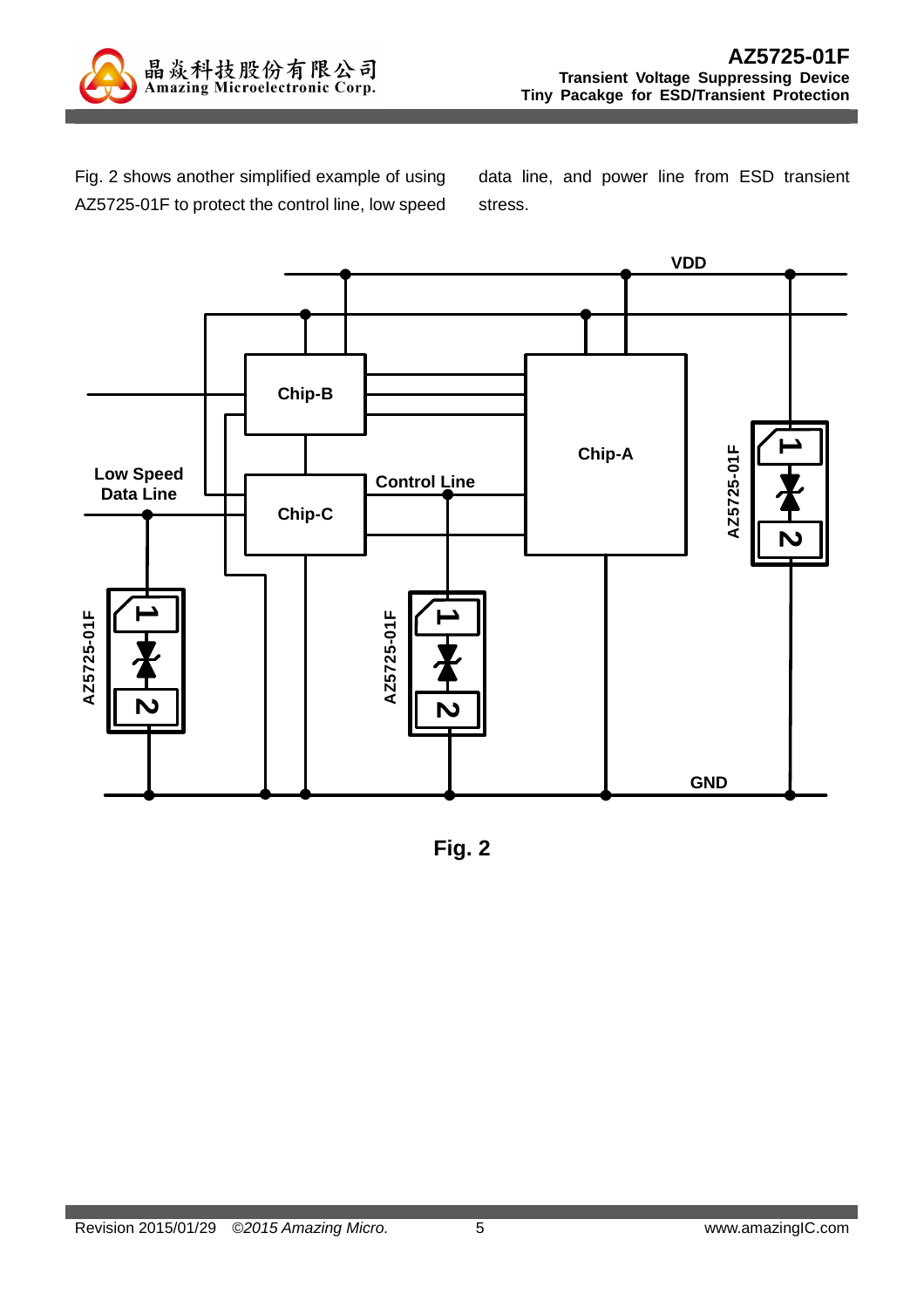

### **Mechanical Details**





|               |      | <b>Millimeters</b><br><b>Inches</b> |       |       |
|---------------|------|-------------------------------------|-------|-------|
| <b>Symbol</b> | min  | max                                 | min   | max   |
| A             | 0.95 | 1.05                                | 0.037 | 0.041 |
| в             | 0.55 | 0.65                                | 0.022 | 0.026 |
| C             | 0.41 | 0.50                                | 0.016 | 0.020 |
| D             | 0.45 |                                     | 0.018 |       |
| E             | 0.20 | 0.30                                | 0.008 | 0.012 |
| F             | 0.45 | 0.55                                | 0.018 | 0.022 |



#### **(Unit: mm)**

This LAND LAYOUT is for reference purposes only. Please consult your manufacturing partners to ensure your company's PCB design guidelines are met.

#### **MARKING CODE**

Notes:



**Top View** 

| <b>Part Number</b> | <b>Marking Code</b> |
|--------------------|---------------------|
| AZ5725-01F         |                     |
| (Green Part)       |                     |

Note : Green means Pb-free, RoHS, and Halogen free compliant.